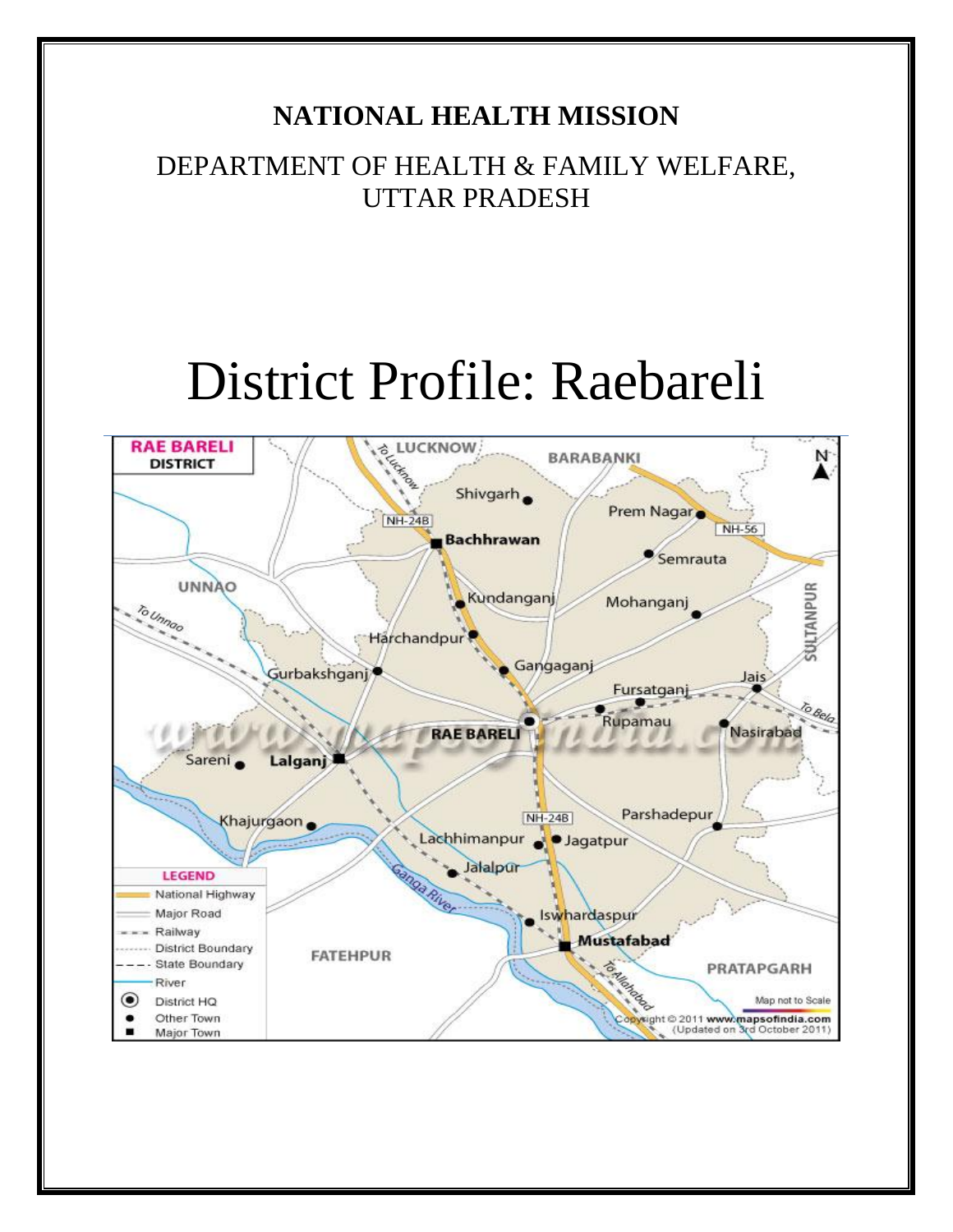# **District Profile:**

|                                                         | <b>Raebareilly</b> | <b>Uttar Pradesh</b> |
|---------------------------------------------------------|--------------------|----------------------|
| Rural Population (In lakhs) (Census 2011)               | 2917521            | 1551.11              |
| Number of Districts (RHS 2014)                          |                    | 75                   |
| Number of Sub District (Tehsil/Taluka etc.) Census 2011 | 6                  | 312                  |
| Number of Villages (RHS 2014)                           | 1570               | 106704               |
| Number of District Hospitals (RHS 2014)                 | 2                  | 160                  |
| Number of Community Health Centres (RHS 2014)           | 16                 | 773                  |
| Number of Primary Health Centres (RHS 2014)             | 49                 | 3497                 |
| Number of Sub Centres (RHS 2014)                        | 327                | 20521                |

# **Demographic Profile**

| <b>Indicator</b>                                     | <b>Raebareilly</b> | <b>Uttar Pradesh</b> |
|------------------------------------------------------|--------------------|----------------------|
|                                                      |                    |                      |
| Total Population (In Crore) (Census 222220112011)    | 3404004            | 19.96                |
| Decadal Growth (%) (Census 2001)                     | 17.46              | 20.09                |
| Crude Birth Rate (SRS 2014)                          | 22.2               | 27.2                 |
| Crude Death Rate (SRS 2014)                          | 7.9                | 7.7                  |
| Natural Growth Rate (SRS 2014)                       |                    | 19.5                 |
| Sex Ratio (Census 2011)                              | 912                | 908                  |
| Child Sex Ratio (Census 2011)                        |                    | 899                  |
| Schedule Caste population (Lack) 22011 (Census 2001) | 856749             | 3.51                 |
| Schedule Tribe population (lack) (Census 2001)       |                    | 0.011                |
| Total Literacy Rate (%) (Census 2011)                | 62.2               | 69.72                |
| Male Literacy Rate (%) (Census 2011)                 | 76.3               | 79.24                |
| Female Literacy Rate (%) (Census 2011)               | 48.9               | 59.26                |

## **Status of Health Indicators**

| <b>Indicators</b>               | Raebareli | $\frac{0}{0}$<br><b>Decline</b><br>(MH) |                    | <b>Uttar Pradesh</b> | % Decline<br>(MH) |
|---------------------------------|-----------|-----------------------------------------|--------------------|----------------------|-------------------|
| <b>Infant Mortality Rate</b>    | 55        |                                         | 71<br>$(SRS-2006)$ | 50<br>$(SRS-2014)$   | 29.57%            |
| <b>Neo-Natal Mortality Rate</b> | 33        |                                         | 46<br>(SRS 2006)   | 35<br>$(SRS-2014)$   | 23.91%            |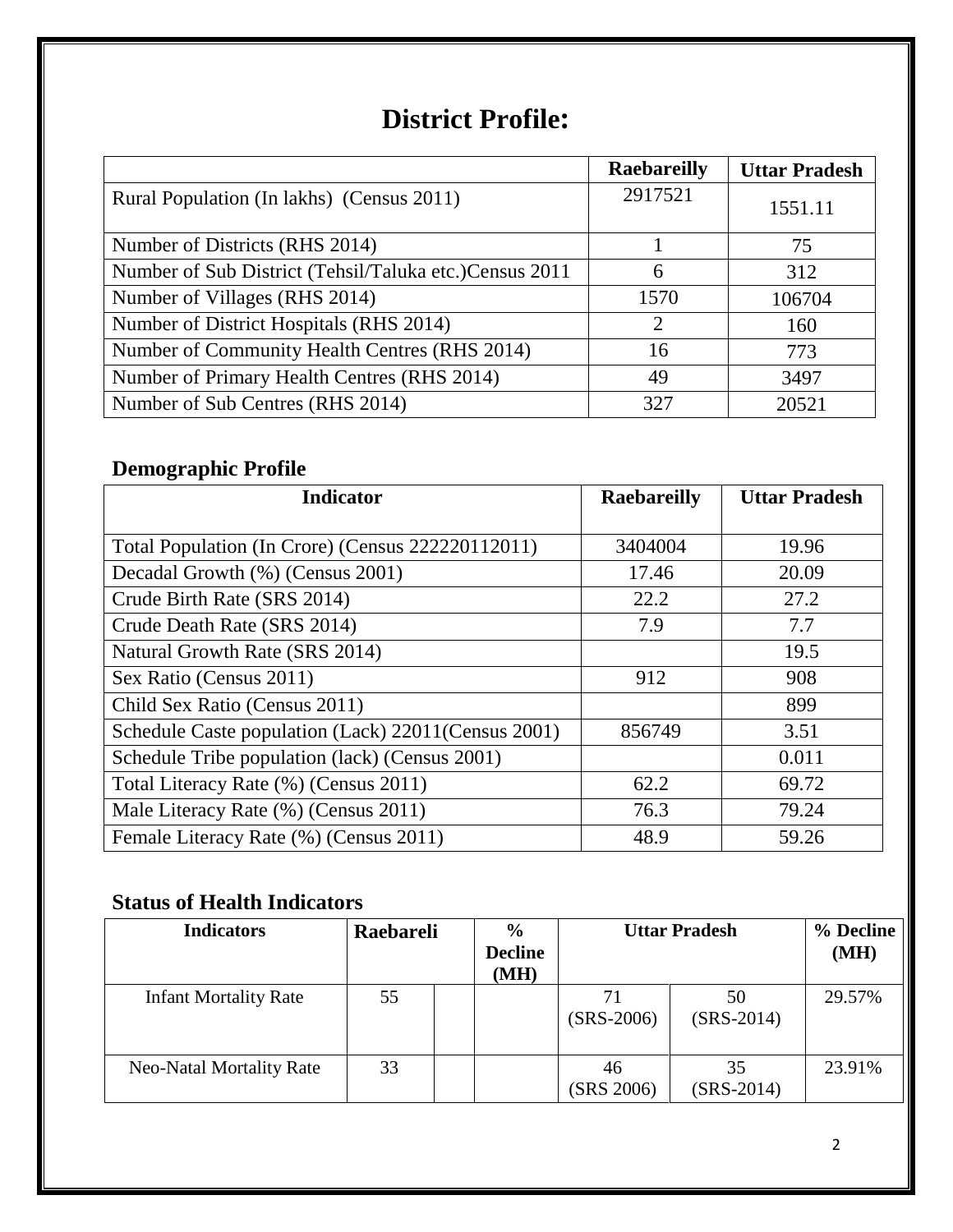| <b>Maternal Mortality Ratio</b>  | 210 |  | 440          | 285             | 35.22%  |
|----------------------------------|-----|--|--------------|-----------------|---------|
|                                  |     |  | (SRS 2004-   | $(SRS 2011-13)$ |         |
|                                  |     |  | 06)          |                 |         |
| <b>Total Fertility Rate</b>      | 3.3 |  | 4.2          | 3.1             | 26.19%  |
|                                  |     |  | $(SRS-2006)$ | (SRS 2014)      |         |
| <b>Under-five Mortality Rate</b> | 62  |  | 91           | 64              | 29.67 % |
|                                  |     |  | (SRS 2008)   | (SRS 2013)      |         |

# **Progress under Health Systems Strengthening**

| SI.<br>N <sub>0</sub> | <b>Activity</b>               | <b>Status</b>                                                                                                                                                                                                                                           |  |  |  |  |
|-----------------------|-------------------------------|---------------------------------------------------------------------------------------------------------------------------------------------------------------------------------------------------------------------------------------------------------|--|--|--|--|
| $\mathbf{1}$          | 24x7 PHCs                     | Out of 52, only 5 PHCs are functioning on 24x7<br>basis.                                                                                                                                                                                                |  |  |  |  |
| $\overline{2}$        | Functioning as<br><b>FRUs</b> | Only 4 Facilities(1 DH,  SDH and 3<br>other level CHC and others level) are working as FRUs                                                                                                                                                             |  |  |  |  |
| 3                     | <b>ASHAs</b><br>Selected      | 2511 ASHAs have been engaged<br>$($ 2511 have been trained in 1 <sup>st</sup> Module,<br>and<br>2511 ASHAs are trained upto 5 <sup>th</sup> Module and<br>.1200 ASHAs trained in Round-1 &  ASHAs trained<br>in Round-2 of $6^{th}$ & $7^{th}$ Modules) |  |  |  |  |
| $\overline{4}$        | Contractual<br>appointments   | Human Resource (HR) has been approved.<br>(Medical Officers (MBBS) - 9, Specialist 8,<br>AYUSH Mos/ Physicians38/6 , SNs 71, ANMs<br>57, LTs 6, Pharmacists , others )                                                                                  |  |  |  |  |
| $\overline{5}$        | Rogi Kalyan<br>Samiti         | 18 facilities (2 DH, 16 CHCs) have been<br>registered with RKS.                                                                                                                                                                                         |  |  |  |  |
| 6                     | <b>VHSNCs</b>                 | Out of 1570. villages, .836 villages constituted<br>VHSNC <sub>s</sub> .                                                                                                                                                                                |  |  |  |  |
| $\tau$                | <b>DLVMCs</b>                 | Completion of 1 DLVMC has been reported.                                                                                                                                                                                                                |  |  |  |  |
| 8                     | <b>VHNDs</b>                  | 36972 VHNDs were held during 2015-16.                                                                                                                                                                                                                   |  |  |  |  |
| 9                     | <b>ERS</b>                    | 40 (102-Type) & 29 (108-Type) are operational.                                                                                                                                                                                                          |  |  |  |  |
| 10                    | <b>MMU</b>                    | An approval of 0 Mobile Medical Units (MMU) has been<br>given to the District.                                                                                                                                                                          |  |  |  |  |
| 11                    | Ambulance                     | An approval of 29 ambulances has been given to the<br>District.                                                                                                                                                                                         |  |  |  |  |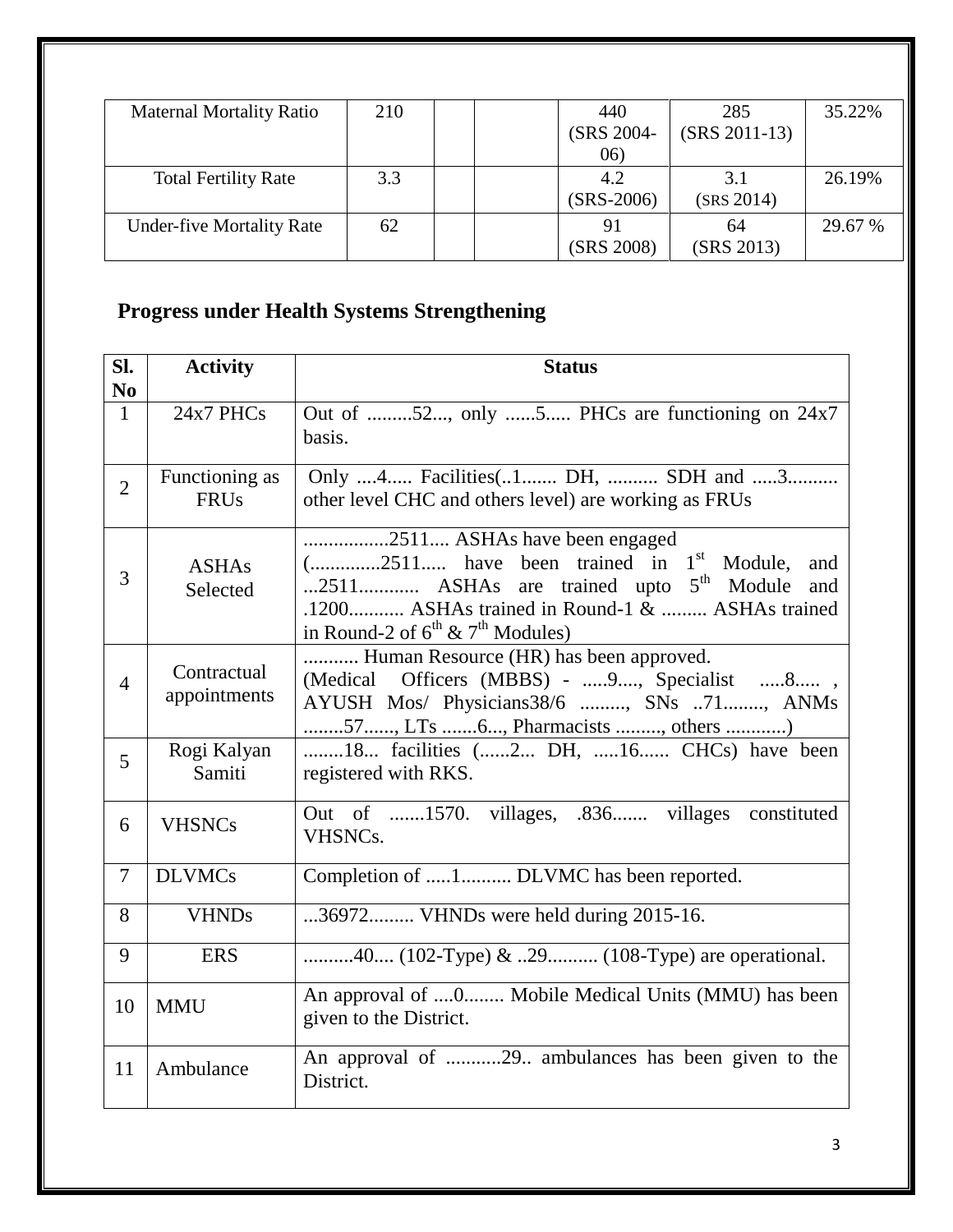|    |                |                                                                   |                                              | New Construction       |  | Renovation/Up gradation |  |
|----|----------------|-------------------------------------------------------------------|----------------------------------------------|------------------------|--|-------------------------|--|
|    |                | Facility                                                          |                                              | Sanctioned   Completed |  | Sanctioned   Completed  |  |
|    | Infrastructure | <b>SC</b>                                                         | 32                                           | 23                     |  |                         |  |
| 12 | Strengthening  | <b>PHC</b>                                                        | 4                                            |                        |  |                         |  |
|    |                | <b>CHC</b>                                                        | 3                                            |                        |  |                         |  |
|    |                | <b>MCH</b>                                                        | $\overline{2}$                               |                        |  |                         |  |
|    |                | Wing                                                              |                                              |                        |  |                         |  |
|    | New Born Care  | Sick New Born Care unit (SNCU)                                    |                                              |                        |  |                         |  |
| 13 | Units          | New Born Stabilization Unit (NBSU)<br>New Born Care Corner (NBCC) |                                              |                        |  |                         |  |
|    | established    |                                                                   |                                              |                        |  | 18                      |  |
|    |                |                                                                   | <b>Nutrition Rehabilitation Center (NRC)</b> |                        |  |                         |  |

# **Physical Progress of Institutional Deliveries and JSY**

| Year    | <b>Institutional Deliveries</b> | <b>JSY</b> beneficiaries |
|---------|---------------------------------|--------------------------|
| 2012-13 | 32233                           | 32330                    |
| 2013-14 | 37192                           | 37258                    |
| 2014-15 | 43232                           | 43203                    |
| 2015-16 | 44095                           | 44116                    |
| 2016-17 | 16695                           | 16695                    |

#### **1. Funds Released under NRHM** (in crores)

| Year         | <b>Allocation</b> | Release* | <b>Expenditure</b> |
|--------------|-------------------|----------|--------------------|
| 2012-13      | 34.74             |          | 18.22              |
| 2013-14      | 30.62             |          | 22.02              |
| 2014-15      | 41.12             |          | 27.12              |
| 2015-16      | 54.36             |          | 32.66              |
| <b>Total</b> |                   |          |                    |

\*Release figures for the F.Y. 2015-16 are updated on 31.03.2016 and provisional.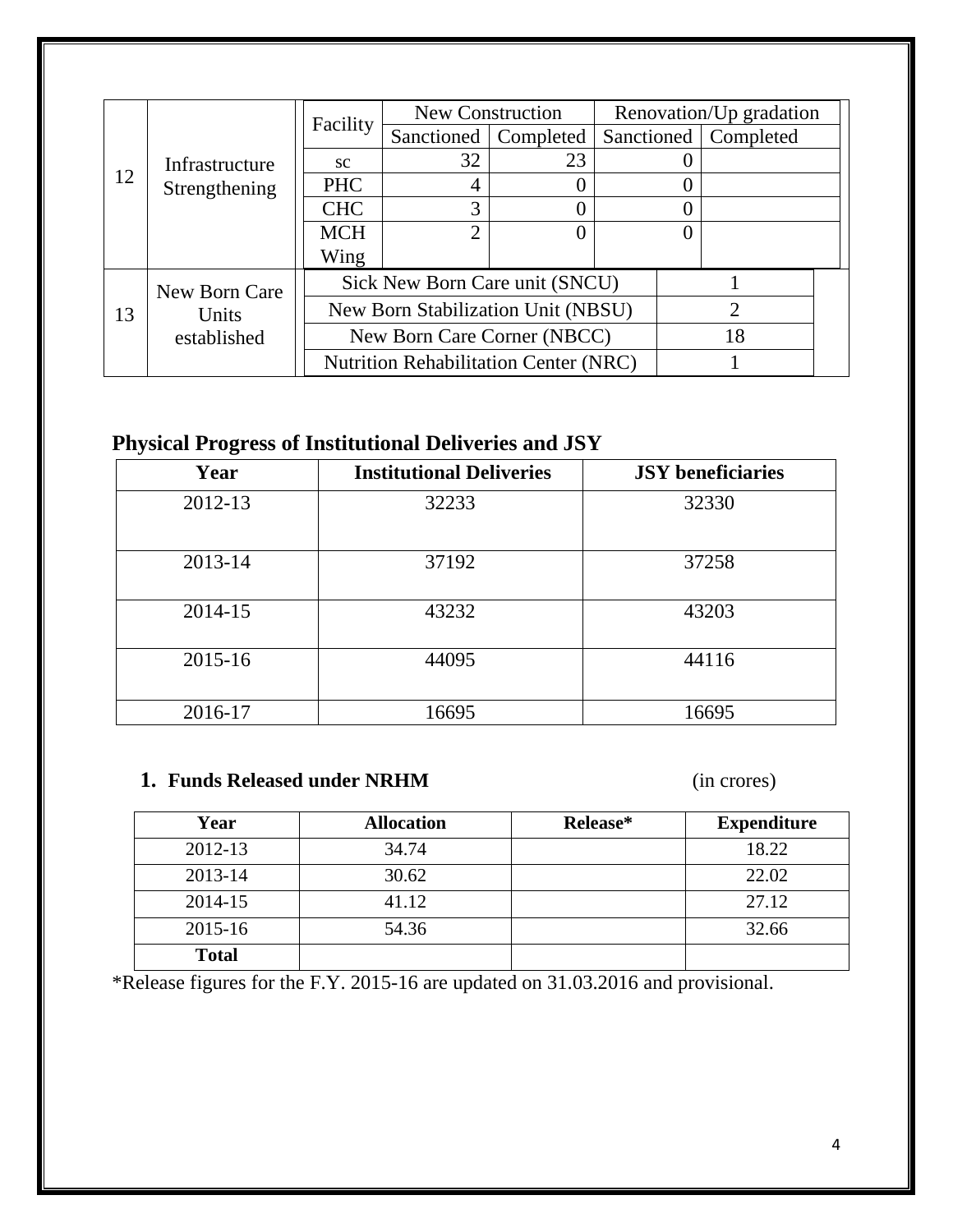#### **NUHM**

#### **A. Demographic Profile (As per Census 2011):**

|                | Total Population (In lakhs)                                                                  | 2917521 |
|----------------|----------------------------------------------------------------------------------------------|---------|
| 2              | Urban Population (In lakhs)                                                                  | 281260  |
| 3              | Urban Population as percentage of total population                                           | 9.64    |
| $\overline{4}$ | Urban slum population (in lakhs)                                                             | .60     |
| 5              | Slum population as percentage of urban population                                            | 21      |
| 6              | Number of Metro cities                                                                       |         |
| 7              | Number of Million + cities $(> 10$ lakh population)                                          |         |
| 8              | Number of cities with 1 to 10 lakh population                                                |         |
| 9              | Number of towns with less than 1 lakh but more than 50<br>thousand population                | 0       |
| 10             | Number of State HQs/District HQs which have population<br>between 50 thousand to 30 thousand |         |
| 11             | Total Eligible cities $(6+7+8+9+10)$                                                         |         |
| 12             | Total cities covered under NUHM till 2015-16                                                 |         |

#### **B. Coverage:**

### **Status of NUHM in the District .................Raebareli............**

# **(Position as on 31st December, 2015)**

| Sl. No.        | <b>Activities</b>                     | <b>Approved</b>   | <b>Progress</b> |
|----------------|---------------------------------------|-------------------|-----------------|
| 1.             | <b>Planning &amp; Mapping</b>         |                   |                 |
| 2.             | <b>Human Resource</b>                 | <b>Sanctioned</b> | $In - position$ |
|                | <b>Medical Officers</b>               | 3                 | 3               |
|                | <b>Staff Nurses</b>                   | 6                 | 6               |
|                | <b>Auxiliary Nurse Midwife (ANMs)</b> | 16                | 16              |
|                | Lab Technicians                       | 3                 | 3               |
|                | Pharmacists                           | 3                 | 3               |
|                | <b>ASHA</b>                           | 28                | 28              |
|                | Mahila Arogya Samiti (MAS)            |                   | $\overline{0}$  |
|                | <b>State Program Management Unit</b>  | 0                 | 0               |
|                | District Program Management Unit      |                   |                 |
| 3 <sub>1</sub> | <b>Infrastructure</b>                 |                   |                 |
|                | <b>U-PHCs</b>                         |                   |                 |
|                | Strengthening of U-PHCs               | 1                 |                 |
|                | New U-PHCs                            | $\overline{2}$    | 2               |